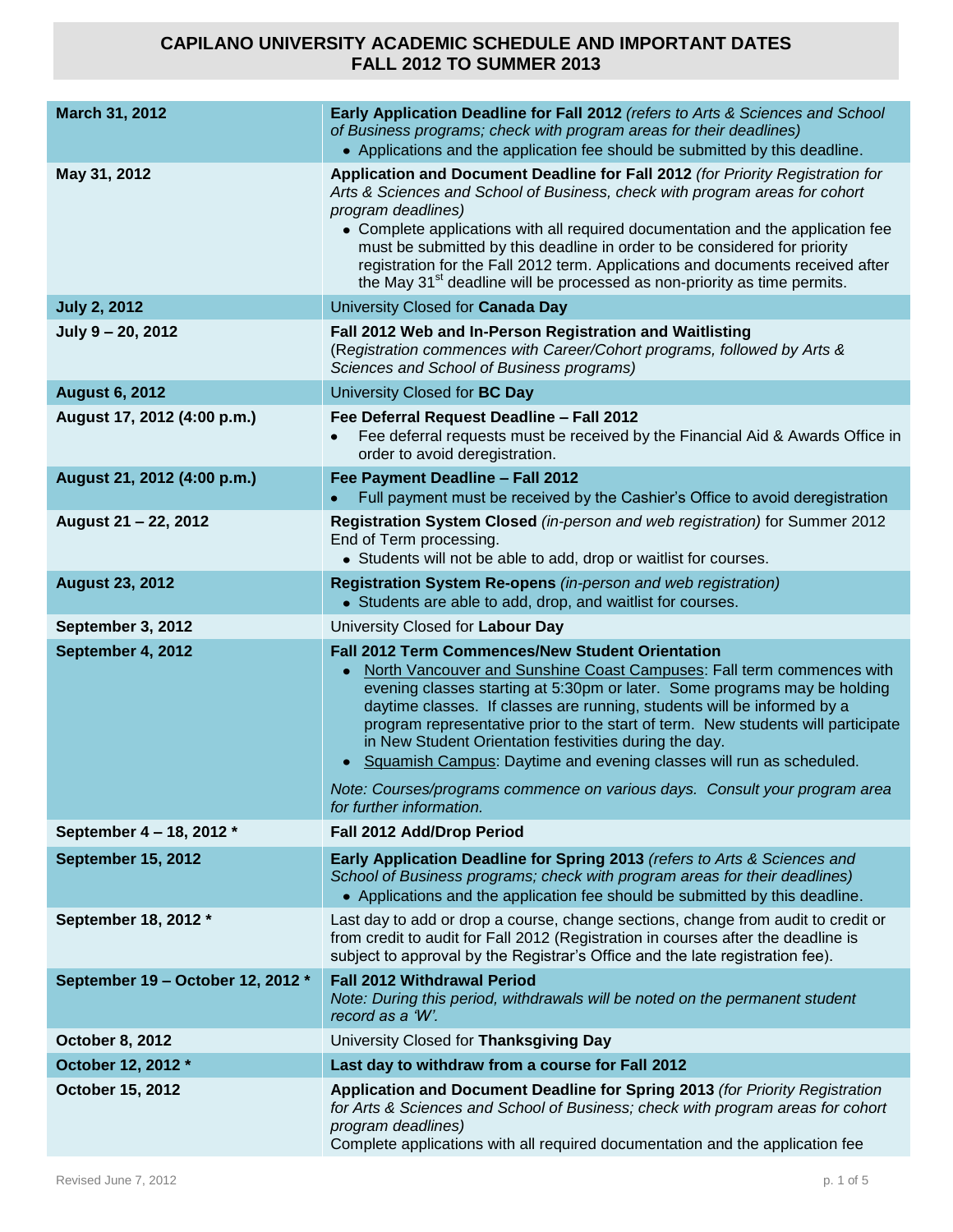|                                               | must be submitted by this deadline in order to be considered for priority registration<br>for the Spring 2013 term. Applications and documents received after the October<br>15 <sup>th</sup> deadline will be processed as non-priority as time permits.                                                                                                                                                                                                                                                                                                                      |
|-----------------------------------------------|--------------------------------------------------------------------------------------------------------------------------------------------------------------------------------------------------------------------------------------------------------------------------------------------------------------------------------------------------------------------------------------------------------------------------------------------------------------------------------------------------------------------------------------------------------------------------------|
| <b>November 12, 2012</b>                      | University Closed in lieu of Remembrance Day                                                                                                                                                                                                                                                                                                                                                                                                                                                                                                                                   |
| November 14 - 22, 2012                        | Spring 2013 Web and In-Person Registration and Waitlisting<br>(Registration commences with Career/Cohort programs, followed by Arts &<br>Sciences and School of Business programs)                                                                                                                                                                                                                                                                                                                                                                                             |
| <b>November 30, 2012</b>                      | Last Day of Classes for Fall 2012<br>Note: Some courses/programs continue until the last day of the examination<br>period. Consult your program area for further information.                                                                                                                                                                                                                                                                                                                                                                                                  |
| December 3 - 14, 2012                         | Fall 2012 Exam Period (may include Saturday, December 8, 2012)                                                                                                                                                                                                                                                                                                                                                                                                                                                                                                                 |
| December 14, 2012 (4:00 p.m.)                 | Fee Deferral Request Deadline - Spring 2013<br>Fee deferral requests must be received by the Financial Aid & Awards Office in<br>order to avoid deregistration.                                                                                                                                                                                                                                                                                                                                                                                                                |
| December 18, 2012 (9:00 a.m.)                 | Fall 2012 Final Grade Submission Deadline for Faculty                                                                                                                                                                                                                                                                                                                                                                                                                                                                                                                          |
| December 18, 2012 (4:00 p.m.)                 | Fee Payment Deadline - Spring 2013<br>Full payment must be received by the Cashier's Office to avoid deregistration                                                                                                                                                                                                                                                                                                                                                                                                                                                            |
| December 18 - 19, 2012                        | Fall 2012 Grades & End-of-Term Processing<br>Registration System Closed (in-person and web registration) for Fall 2012 End of<br>Term processing.<br>• Students will not be able to add, drop or waitlist for courses                                                                                                                                                                                                                                                                                                                                                          |
| <b>December 20, 2012</b>                      | Registration System Re-opens (in-person and web registration)<br>• Students are able to add, drop, and waitlist for courses<br>Note: In-person registration will be unavailable from December 22, 2012 to<br>January 1, 2013 due to University closure.                                                                                                                                                                                                                                                                                                                        |
| December 22, 2012 -<br><b>January 1, 2013</b> | <b>University Closed to Public</b><br>University closed December 24, 25, 26, 31, January 1                                                                                                                                                                                                                                                                                                                                                                                                                                                                                     |
| <b>January 7, 2013</b>                        | <b>Spring 2013 Term Commences</b><br>Note: Some courses/programs commence on various days. Consult your program<br>area for further information.                                                                                                                                                                                                                                                                                                                                                                                                                               |
| January 7 - 18, 2013 *                        | Spring 2013 Add/Drop Period                                                                                                                                                                                                                                                                                                                                                                                                                                                                                                                                                    |
| January 18, 2013 *                            | Last day to add or drop a course, change sections, change from audit to credit or<br>from credit to audit for Spring 2013.                                                                                                                                                                                                                                                                                                                                                                                                                                                     |
| January 19 - February 15, 2013 *              | <b>Spring 2013 Withdrawal Period</b><br>Note: During this period, withdrawals will be noted on the permanent student<br>record as a 'W'                                                                                                                                                                                                                                                                                                                                                                                                                                        |
| <b>January 31, 2013</b>                       | Early Application Deadline for Summer 2013 (refers to Arts & Sciences and<br>School of Business programs; check with program areas for their deadlines)<br>• Applications and the application fee should be submitted by this deadline.                                                                                                                                                                                                                                                                                                                                        |
| <b>February 11, 2013</b>                      | University Closed for Family Day                                                                                                                                                                                                                                                                                                                                                                                                                                                                                                                                               |
| February 15, 2013 *                           | Last day to withdraw from a course for Spring 2013<br>Application and Document Deadline for Summer 2013 (for Priority Registration<br>for Arts & Sciences and School of Business, check with program areas for cohort<br>program deadlines)<br>• Complete applications with all required documentation and the application fee<br>must be submitted by this deadline in order to be considered for priority<br>registration for the Summer 2013 term. Applications and documents received<br>after the Feb. $15th$ deadline will be processed as non-priority as time permits. |
| February 18 - 22, 2013                        | <b>Reading Break</b>                                                                                                                                                                                                                                                                                                                                                                                                                                                                                                                                                           |
| March 11 - 15, 2013                           | Summer 2013 Web and In-Person Registration and Waitlisting                                                                                                                                                                                                                                                                                                                                                                                                                                                                                                                     |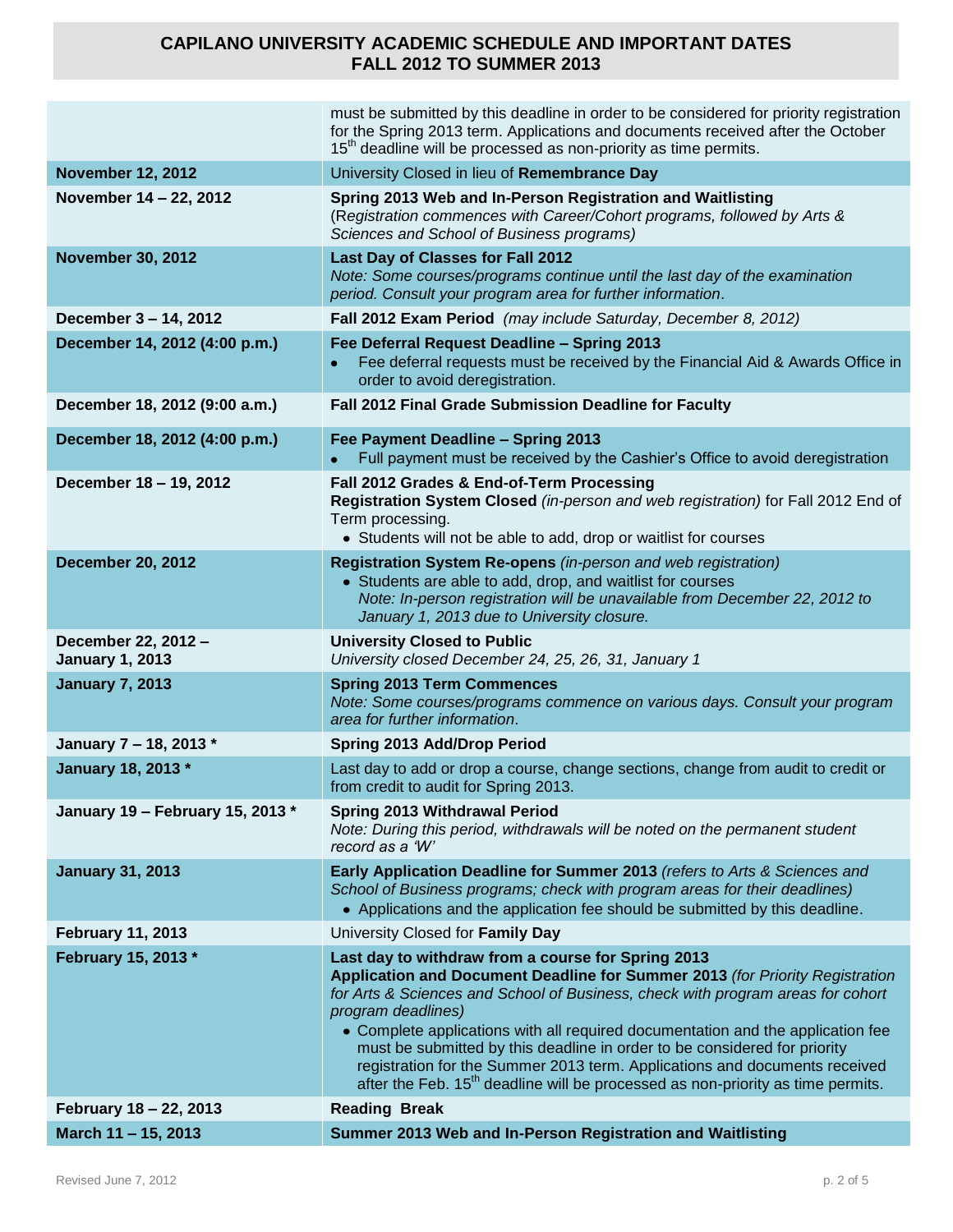|                            | (Registration commences with Career/Cohort programs, followed by Arts &<br>Sciences and School of Business programs)                                                                                                                                                                                 |
|----------------------------|------------------------------------------------------------------------------------------------------------------------------------------------------------------------------------------------------------------------------------------------------------------------------------------------------|
| March 15, 2013             | Last day to submit Application for Graduation for Spring 2013 Convocation<br>Applications received after this date will be charged the late fee of \$50.00. Late<br>applications for graduation will be processed in the order received as time permits.                                             |
| March 31, 2013             | Early Application Deadline for Fall 2013 (refers to Arts & Sciences and School<br>of Business programs; check with program areas for their deadlines)<br>• Applications and the application fee should be submitted by this deadline                                                                 |
| March 29 - April 1, 2013   | University Closed for Easter Break<br>Note: The Capilano University Library will be open on Saturday, March 30, 2013<br>and Monday, April 1, 2013, from 1:00 pm to 5:00 pm.                                                                                                                          |
| April 12, 2013             | Last Day of Classes for Spring 2013<br>Note: Some courses/programs continue until the last day of the examination<br>period. Consult your program area for further information.                                                                                                                      |
| April 15 - 26, 2013        | Spring 2013 Examination Period (includes Saturday, April 20, 2013)                                                                                                                                                                                                                                   |
| April 29, 2013 (4:00 p.m.) | Fee Deferral Request Deadline - Summer 2013<br>Fee deferral requests must be received by the Financial Aid & Awards Office in<br>order to avoid deregistration.                                                                                                                                      |
| May 1, 2013 (9:00 a.m.)    | Spring 2013 Final Grade Submission Deadline for Faculty                                                                                                                                                                                                                                              |
| May 1, 2013 (4:00 p.m.)    | Fee Payment Deadline - Summer 2013                                                                                                                                                                                                                                                                   |
|                            | Full payment must be received by the Cashier's Office to avoid deregistration                                                                                                                                                                                                                        |
| May 1-2, 2013              | Spring 2013 Grades and End-of-Term Processing<br>Registration System Closed (in-person and web registration) for Spring 2013<br>End of Term processing and Summer 2013 deregistration due to non-payment of<br>fees.<br>Students will not be able to add, drop or waitlist for courses.<br>$\bullet$ |
| May 3, 2013                | Registration System Re-opens (in-person and web registration)<br>Students are able to add, drop, and waitlist for courses                                                                                                                                                                            |
| May 6, 2013                | Summer 2013 - Full Term Commences<br><b>Summer 2013 - Session I Classes Commence</b>                                                                                                                                                                                                                 |
| May 6 - 10, 2013 *         | Summer 2013 - Session I Add/Drop Period                                                                                                                                                                                                                                                              |
| May 6 - 17, 2013 *         | Summer 2013 - Full Term Add/Drop Period                                                                                                                                                                                                                                                              |
| May 10, 2013 *             | Last day to add or drop a course, change sections, change from audit to credit or<br>from credit to audit for Summer 2013 - Session I.                                                                                                                                                               |
| May 11 - 24, 2013 *        | Summer 2013 - Session I Withdrawal Period<br>Note: During this period, withdrawals will be noted on the permanent student<br>record as a 'W'.                                                                                                                                                        |
| May 17, 2013 *             | Last day to add or drop a course, change sections, change from audit to credit or<br>from credit to audit for Summer 2013 - Full Term.                                                                                                                                                               |
| May 18 - June 14, 2013 *   | Summer 2013 - Full Term Withdrawal Period<br>Note: During this period, withdrawals will be noted on the permanent student<br>record as a 'W'.                                                                                                                                                        |
| May 20, 2013               | University Closed for Victoria Day                                                                                                                                                                                                                                                                   |
| May 24, 2013 *             | Last day to withdraw from a course for Summer 2013 - Session I                                                                                                                                                                                                                                       |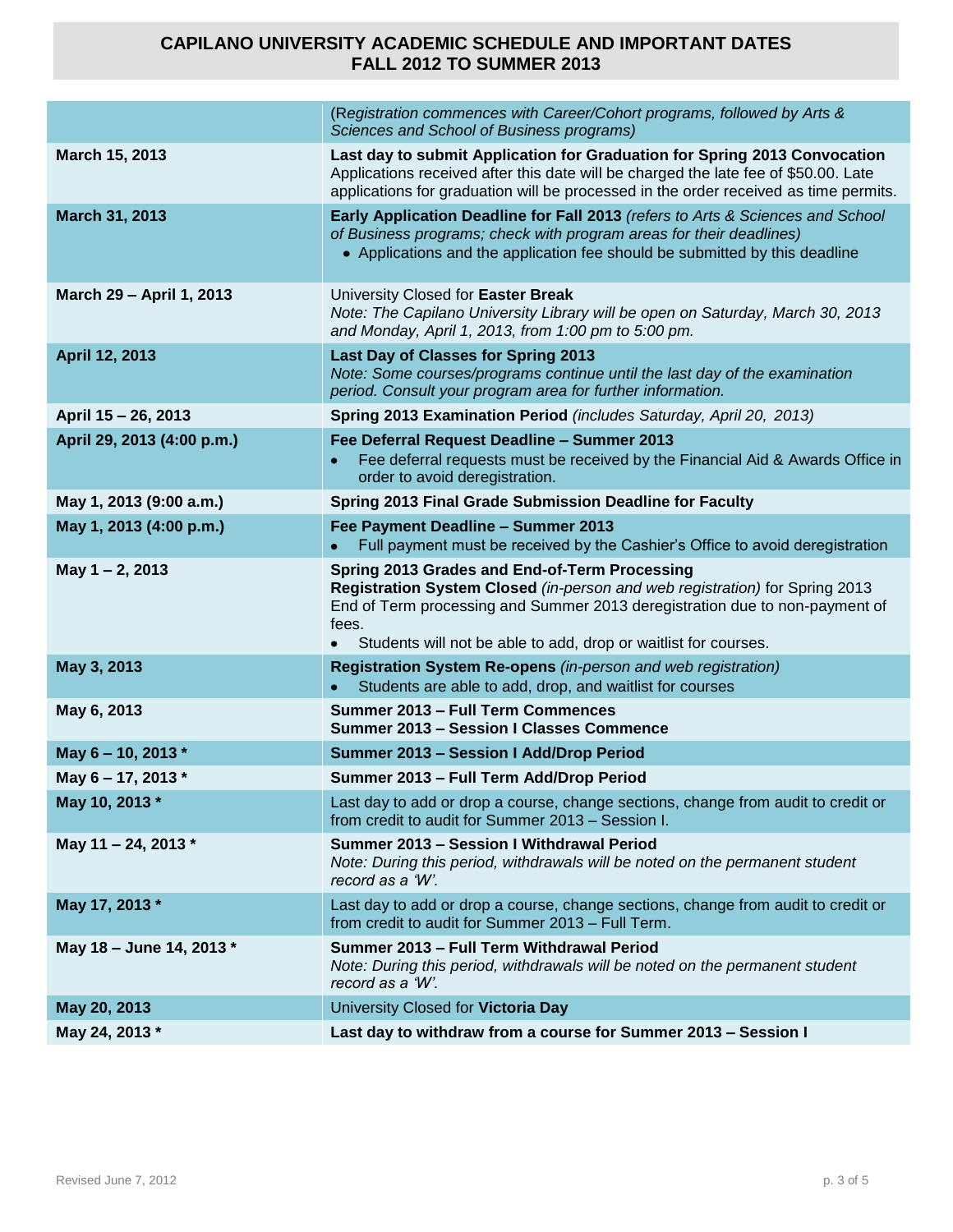| May 31, 2013                | Application and Document Deadline for Fall 2013 (for Priority Registration for<br>Arts & Sciences and School of Business; check with program areas for cohort<br>program deadlines)<br>Complete applications with all required documentation and the application fee<br>must be submitted by this deadline in order to be considered for priority registration<br>for the Fall 2013 term. Applications and documents received after the May 31 <sup>st</sup><br>deadline will be processed as non-priority as time permits. |
|-----------------------------|-----------------------------------------------------------------------------------------------------------------------------------------------------------------------------------------------------------------------------------------------------------------------------------------------------------------------------------------------------------------------------------------------------------------------------------------------------------------------------------------------------------------------------|
| June 3, 2013                | <b>Spring 2013 Convocation</b>                                                                                                                                                                                                                                                                                                                                                                                                                                                                                              |
| June 14, 2013*              | Last day to withdraw from a course for Summer 2013 - Full Term                                                                                                                                                                                                                                                                                                                                                                                                                                                              |
| June 21, 2013               | Last Day of Classes for Summer 2013 - Session I                                                                                                                                                                                                                                                                                                                                                                                                                                                                             |
| June 25, 2013 (9:00 a.m.)   | Summer 2013 - Session I Final Grade Submission Deadline for Faculty                                                                                                                                                                                                                                                                                                                                                                                                                                                         |
| June 25, 2013               | Summer 2013 - Session I Grades and End-of-Term Processing<br>Registration System Closed (in-person and web registration) for Summer 2013<br>Session I grades processing<br>• Students will not be able to add, drop or waitlist for courses                                                                                                                                                                                                                                                                                 |
| <b>June 26, 2013</b>        | Registration System Re-opens (in-person and web registration)<br>• Students are able to add, drop, and waitlist for courses                                                                                                                                                                                                                                                                                                                                                                                                 |
| <b>July 1, 2013</b>         | University Closed for Canada Day                                                                                                                                                                                                                                                                                                                                                                                                                                                                                            |
| <b>July 2, 2013</b>         | <b>Summer 2013 - Session II Classes Commence</b>                                                                                                                                                                                                                                                                                                                                                                                                                                                                            |
| July 2 - 8, 2013 $*$        | Summer 2013 - Session II Add/Drop Period                                                                                                                                                                                                                                                                                                                                                                                                                                                                                    |
| July 8, 2013 *              | Last day to add or drop a course, change sections, change from audit to credit or<br>from credit to audit for Summer 2013 - Session II.                                                                                                                                                                                                                                                                                                                                                                                     |
| July 8 - 19, 2013           | Fall 2013 Web and In-Person Registration and Waitlisting<br>(Registration commences with Career/Cohort programs, followed by Arts &<br>Sciences and School of Business programs)                                                                                                                                                                                                                                                                                                                                            |
| July 9 - 19, 2013 $*$       | Summer 2013 - Session II Withdrawal Period<br>Note: During this period, withdrawals will be noted on the permanent student<br>record as a 'W'.                                                                                                                                                                                                                                                                                                                                                                              |
| July 19, 2013 *             | Last day to withdraw from a course for Summer 2013 - Session II                                                                                                                                                                                                                                                                                                                                                                                                                                                             |
| <b>August 5, 2013</b>       | University Closed for BC Day                                                                                                                                                                                                                                                                                                                                                                                                                                                                                                |
| <b>August 16, 2013</b>      | Last Day of Classes for Summer 2013 - Session II<br>Last Day of Classes for Summer 2013 - Full Term                                                                                                                                                                                                                                                                                                                                                                                                                         |
| August 16, 2013 (4:00 p.m.) | Fee Deferral Request Deadline - Fall 2013<br>Fee deferral requests must be received by the Financial Aid & Awards Office in<br>$\bullet$<br>order to avoid deregistration.                                                                                                                                                                                                                                                                                                                                                  |
| August 20, 2013 (4:00 p.m.) | Fee Payment Deadline - Fall 2013<br>Full payment must be received by the Cashier's Office to avoid deregistration                                                                                                                                                                                                                                                                                                                                                                                                           |
| August 20, 2013 (9:00 a.m.) | Summer 2013 - Session II and Full Term Final Grade Submission Deadline<br>for Faculty                                                                                                                                                                                                                                                                                                                                                                                                                                       |
| August 20 - 21, 2013        | Summer 2013 - Session II Grades and End-of-Term Processing<br>Registration System Closed (in-person and web registration) for Summer 2013<br>End of Term processing.<br>Students will not be able to add, drop or waitlist for courses                                                                                                                                                                                                                                                                                      |
| <b>August 22, 2013</b>      | Registration System Re-opens (in-person and web registration)<br>Students are able to add, drop, and waitlist for courses                                                                                                                                                                                                                                                                                                                                                                                                   |
| September 2, 2013           | University Closed for Labour Day                                                                                                                                                                                                                                                                                                                                                                                                                                                                                            |